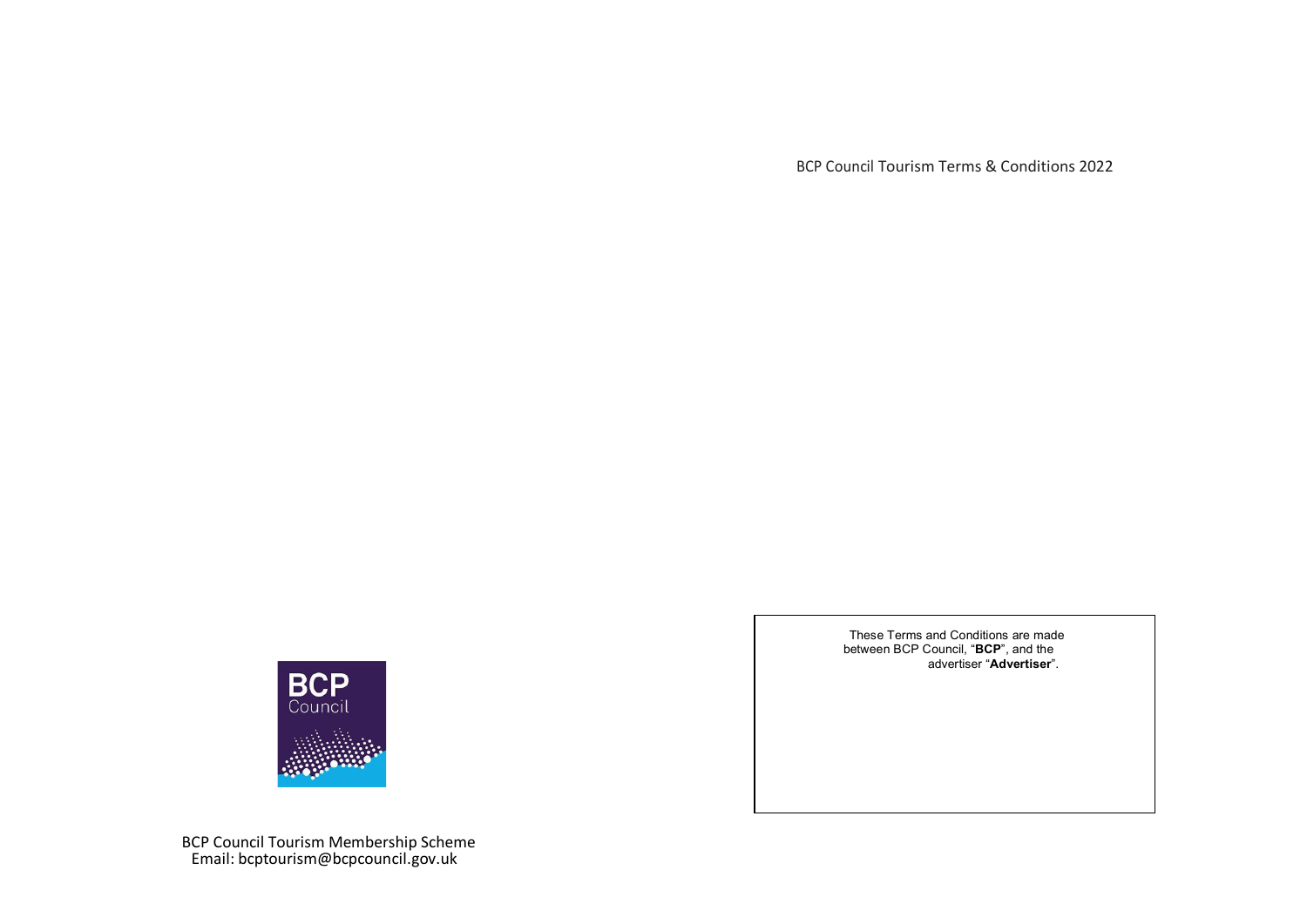## **BOURNEMOUTH, CHRISTCHURCH & POOLE COUNCIL ("BCP") TOURISM MEMBERSHIP SCHEME TERMS AND CONDITIONS**

- 1. The term of this Agreement is from 1 April 2022 to 31 March 2023. If this Agreement is commenced after 1 April 2022 it will start after 5 Working Days of receipt of a completed booking form and conclude on 31 March 2023 (irrespective of the joining date).
- 2. The Advertiser shall pay the agreed Fees due to BCP by the method and within the timescale specified by BCP for the Agreement to be valid and binding on both Parties.
- 3. If the Advertiser does not pay the Fees in full within the specified time, BCP will have no obligation to provide the services to the Advertiser and shall be entitled to cease providing the services with immediate effect and without any liability to the Advertiser.
- 4. BCP (acting reasonably) reserves the right to remove any Advertiser from the Tourism membership scheme.
- 5. BCP has the right to edit/abbreviate text in a website entry if it does not comply with the guideline notes provided and/or if the rich text description on the web entries hyperlinks cannot link through to third parties.
- 6. Advertisers agree to supply at least 1 image for their page on the prevalent BCP tourism websites. All images and artwork supplied must be of a high resolution: 300dpi file. Each Advertiser agrees that BCP will not be held

responsible for the final quality standard of website images and artwork supplied if they are less than 300dpi.

- details will be displayed via various electronic systems. It is responsibility to communicate with BCP in writing if the Advertiser wishes to change its information including its contact details and opening times.
- 8. The Advertiser shall indemnify BCP against any and all losses, damages, costs, and expenses by reason or on account of any libel or any infringement of copyright due to copy and/or photographs supplied by the Advertiser to BCP and/or downloaded from the Advertiser's official website by an authorised representative for the purposes of promoting the or promotional activities.
- 9. BCP reserves the right to decline orreject any particular application for inclusion on the websites at any time, in appropriate circumstances, whether the amount due in respect of the advertisement has been paid or not. In the event of an initial application being rejected by BCP after payment by the Advertiser, proposed Agreement, then a refund of any monies received by BCP will be made within 28 days.
- 10. BCP will not be responsible for any delay or cancellation caused by any other cause beyond its reasonable control.
- 7. Any and all Advertiser's business 11. BCP shall not be liable for any loss or 15. BCP has the right to edit/abbreviate text damage caused by website faults or maintenance.
	- the individual Advertiser's 12. Copyright: It is the Advertiser's 16. BCP disclaims any liability in the event of responsibility to ensure that its website entry is correct and does not contravene any and all applicable legislation and/or or infringes any copyright. If BCP considers that any statement contravenes either, it the statement (acting reasonably) the submission of images by the Advertiser shall be deemed to incorporate an agreement to indemnify BCP against consequences of any prosecution under any and all applicable legislation and all other civil proceeding whatsoever consequent upon the publication of the entry.
	- Advertiser through BCP's website 13. BCP and all other persons involved in delivering Site content shall not be liable for any direct, indirect, special, incidental, consequential or punitive damages, including in respect of loss of data, loss of profit, business interruption or time incurred or damages of any other nature other torts) that resultfrom the use of, or the inability to use Site content.
	- before the commencement of any 14. The Advertiser agrees to comply with any and all statutory, legislative, and regulatory requirements in relation to this Agreement and agreesto indemnify

BCP against any and all losses or damages which occur as a result of any and all breaches of such statutory, legislative or regulatory requirements.

- in a website entry if it does not comply with BCP's policies.
- the websites becoming unavailable as a result of maintenance, or any other circumstances beyond BCP's control including third party failure unless said failure exceeds 28 days in any one calendar year.
- reserves the right to withdraw or alter 17. (Attractions and activities). Promotional leaflets can be displayed in the Tourist Information Centre at Pier Approach, Bournemouth and/or in the Tourist Information Centre at PooleMuseum. It is the Advertiser's responsibility to arrange delivery of and to provide stock of these leaflets in DL format only. BCP reserves the right to refuse display of any leaflet under the same terms as website entries.
- creating, producing, hosting, or 18. Bookings made via third party booking systems will be between the end consumer and the Advertiser and the Advertiser shall indemnify BCP against all losses, damages, costs, and expenses that BCP may incur as a result of bookings made via such third-party booking systems.
- (including arising out of negligence and 19. BCP disclaims any liability for the accuracy of the data that any and all End Consumers have entered in the Booking Centre in order to book the Advertiser's services, including without limitation whether the End Consumers actually exist and whether the stated names and